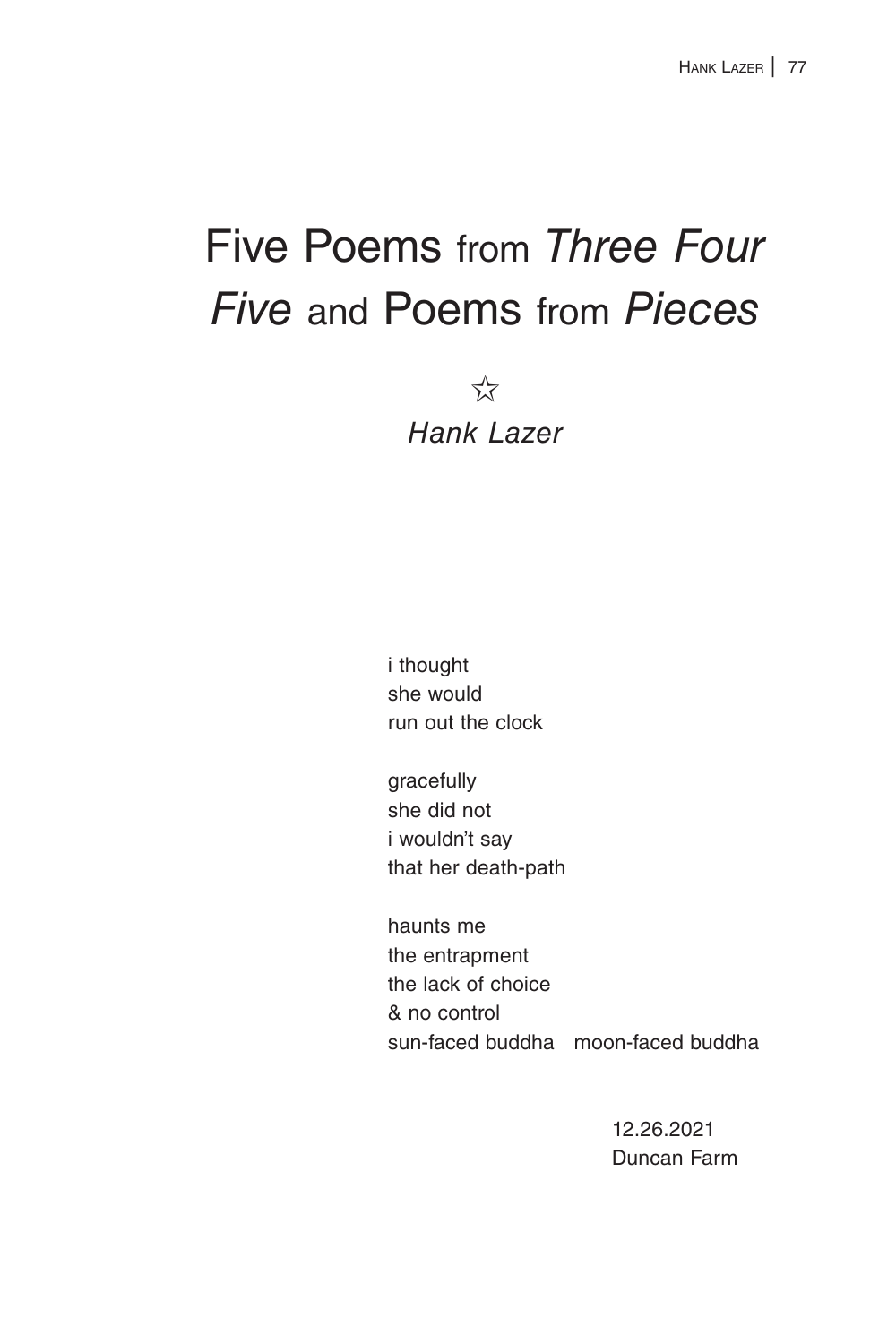truth is neither known nor held cloud

 cover in early morning & a distant rooster crows three dogs 2 4 & 14

 at rest in different metrics of remaining life the new telescope human curiosity in search of beginnings

> 12.27.2021 Duncan Farm

 i don't know for whom poetry remains

 of interest this space of being to which

 i have given my life all to sense a hidden rhythm

> 1.1.2022 (4) For Donald Revell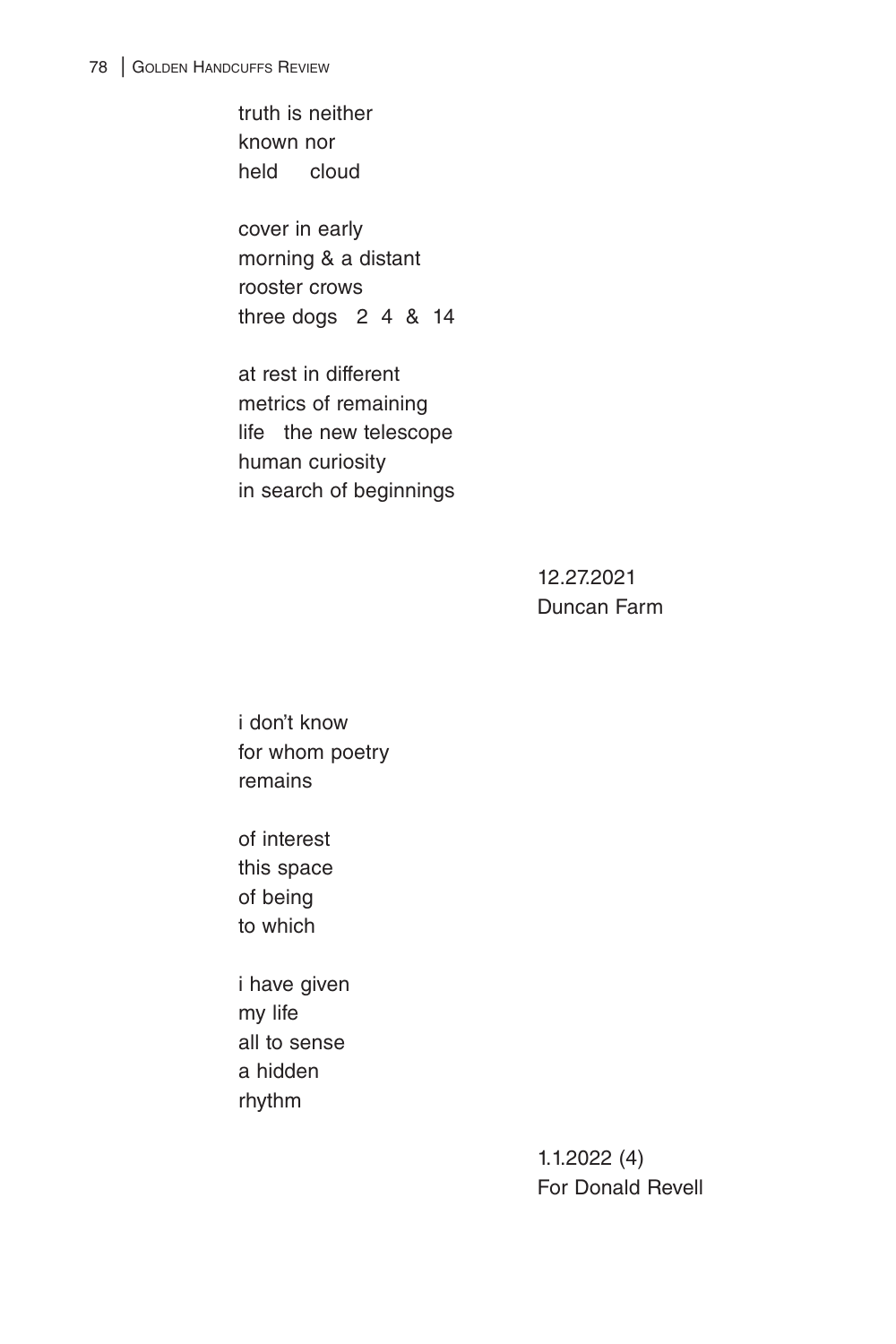let me tell you how this book began

 years ago in a little village or big city in Russia or Lithuania or Ukraine

 a man named Henry was the mayor & a very learned & curious person he died in America before i was born

1.9.2022 (3)

 is being itself the quicksand

 you are made to thrash around in place it gently under your

 tongue she said it's *mishegoss* but she had seen the pogroms when she was very young

1.13.2022 (2)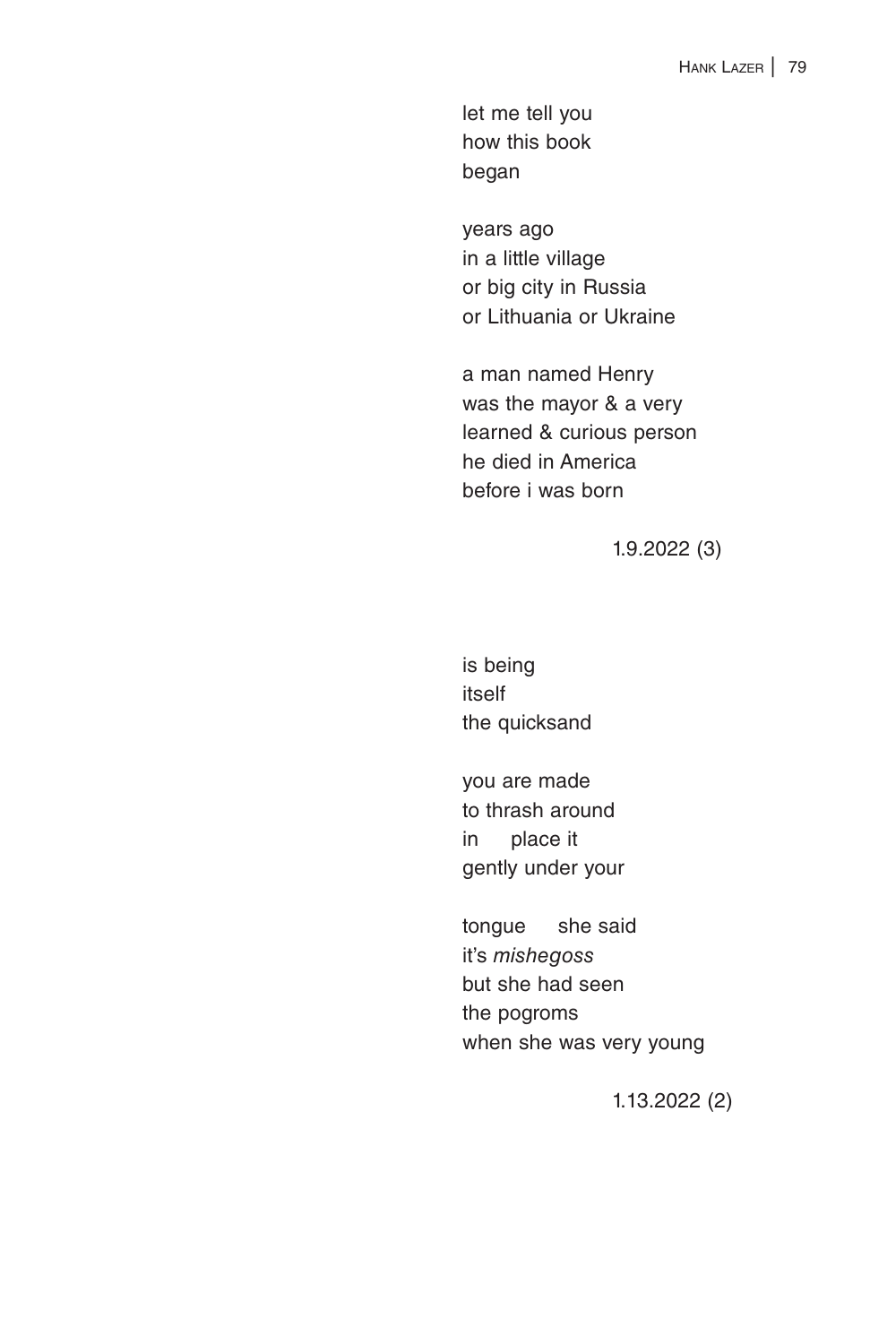## **from PIECES**

11.12.2021 each & every shall have a say \* thinking is the real dancing its way inward \* say what \* 11.12.2021 Duncan Farm delirium's insistent sibling \* vowels collide clotted cream \* won't be summed up \* becoming something \* have you found it mystery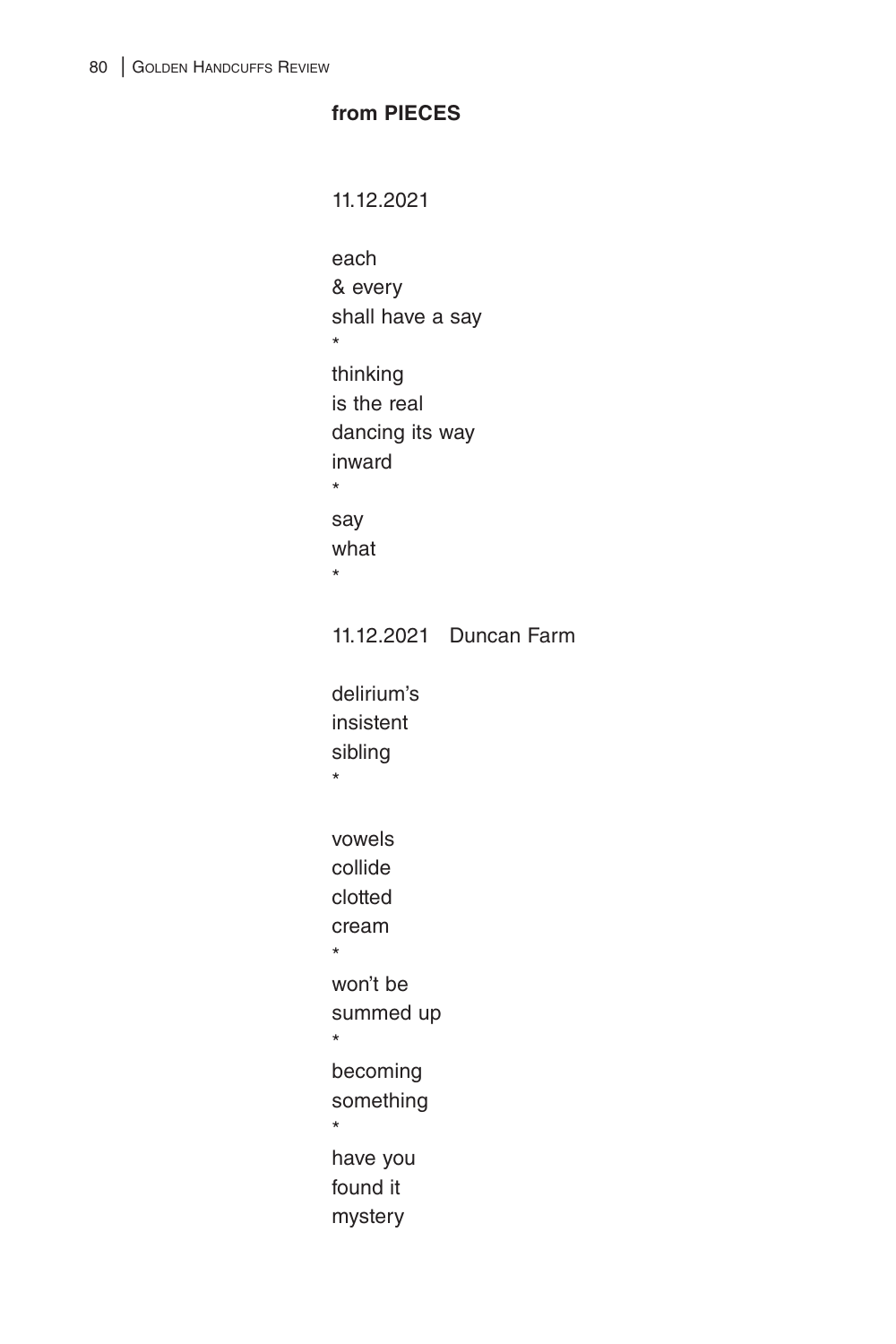suffering miracle of being incarnate \* all go through it \* a light too bright \* by his very being he summoned goodness from others \* sing the idiosyncrasy of this as it whispers through time \* until it casts a shadow \* warmed by morning light sun above the tree line \* as he said some time ago *we wonder now if there will be*